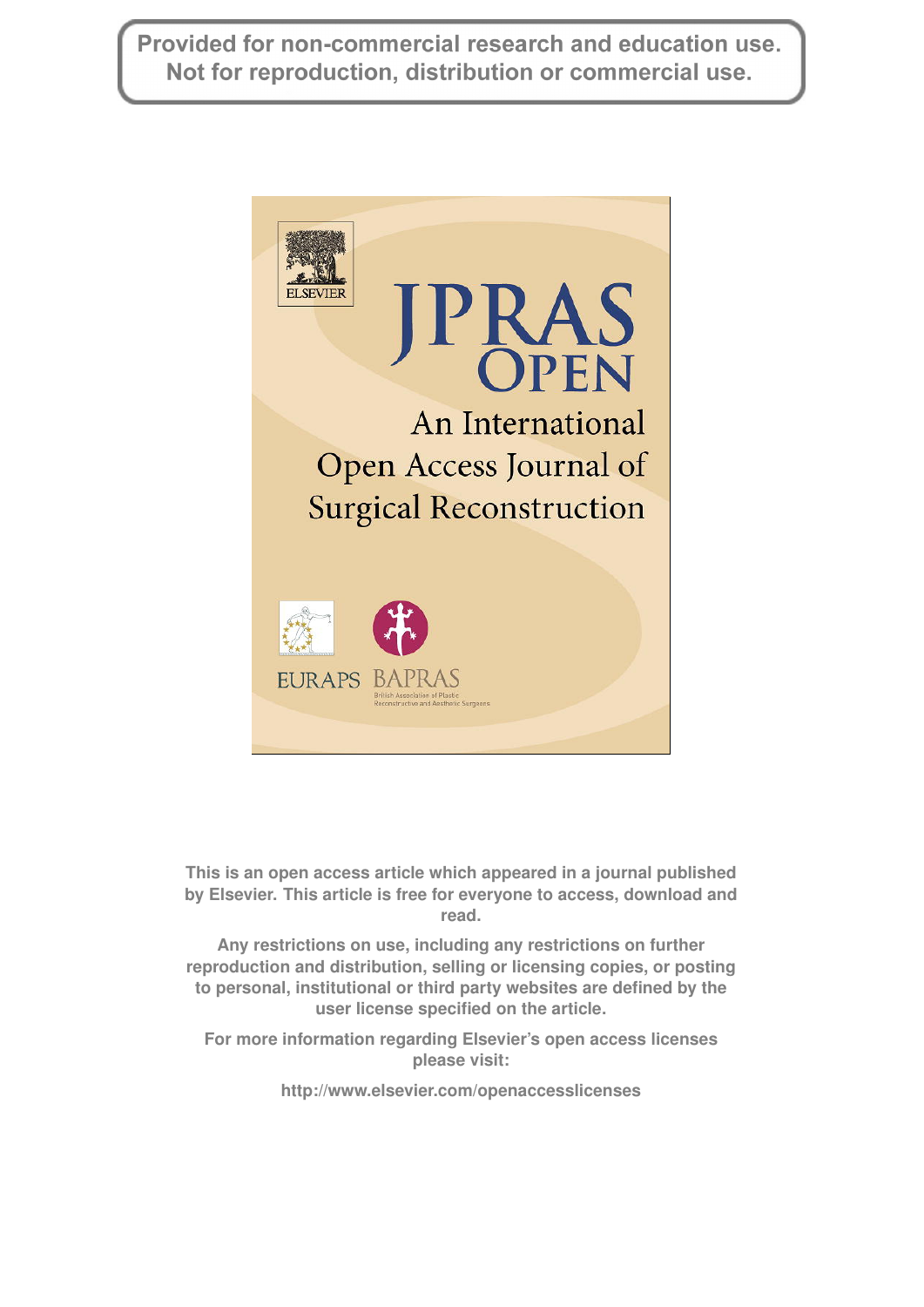JPRAS Open 3 (2015) 22-25



Original article

# Contents lists available at ScienceDirect

JPRAS Open

jpras-open



# Acute changes in clinical breast measurements following bra removal: Implications for surgical practice

Joanna Scurr <sup>a, \*</sup>, Amy Loveridge <sup>a</sup>, Nicola Brown <sup>b</sup>, Chris Mills <sup>a</sup>

<sup>a</sup> Research Group in Breast Health, University of Portsmouth, Cambridge Road, Portsmouth, Hampshire, UK <sup>b</sup> School of Sport, Health and Applied Science, St Mary's University, Waldegrave Road, Twickenham, Surrey, UK

# article info

Article history: Received 9 January 2015 Accepted 13 January 2015 Available online 28 January 2015

Keywords: Breast Biomechanics Displacement Strain

# ABSTRACT

Background: Stable measurement of breast position is crucial for objective pre-operative planning and post-operative evaluation. In clinical practice, breast measures are often taken immediately following bra removal. However, research shows that restrictive clothing (such as a bra) can cause acute anatomical changes, leading to the hypothesis that clinical breast measures may change over time following bra removal. This cross-sectional observational study aimed to provide simple clinical guidelines for the measurement of breast position which account for any acute changes in breast position following bra removal.

Methods: Thirteen participants of varying breast sizes had markers attached to their thorax and nipples to determine clinical measures of sternal notch to nipple distance, internipple distance, breast projection, and vertical nipple position. The positions of these landmarks were recorded using a motion capture system during 10 min of controlled sitting following bra removal.

Results: Internipple distance and breast projection remained unchanged over 10 min, while the resultant sternal notch to nipple distance extended by 2.8 mm in 299 s (right) and 3.7 mm in 348 s (left). The greatest change occurred in the vertical nipple position, which migrated an average of 4.1 mm in 365 s (right) and 6.6 mm in 272 s (left), however, for one participant vertical migration was up to 20 mm.

\* Corresponding author. Tel.:  $+44$  2392 845161; fax:  $+44$  2392 843680. E-mail address: Joanna.scurr@port.ac.uk (J. Scurr).

http://dx.doi.org/10.1016/j.jpra.2015.01.002

<sup>2352-5878/</sup>© 2015 The Authors. Published by Elsevier Ltd on behalf of British Association of Plastic, Reconstructive and Aesthetic Surgeons. This is an open access article under the CC BY license (http://creativecommons.org/licenses/by/4.0/).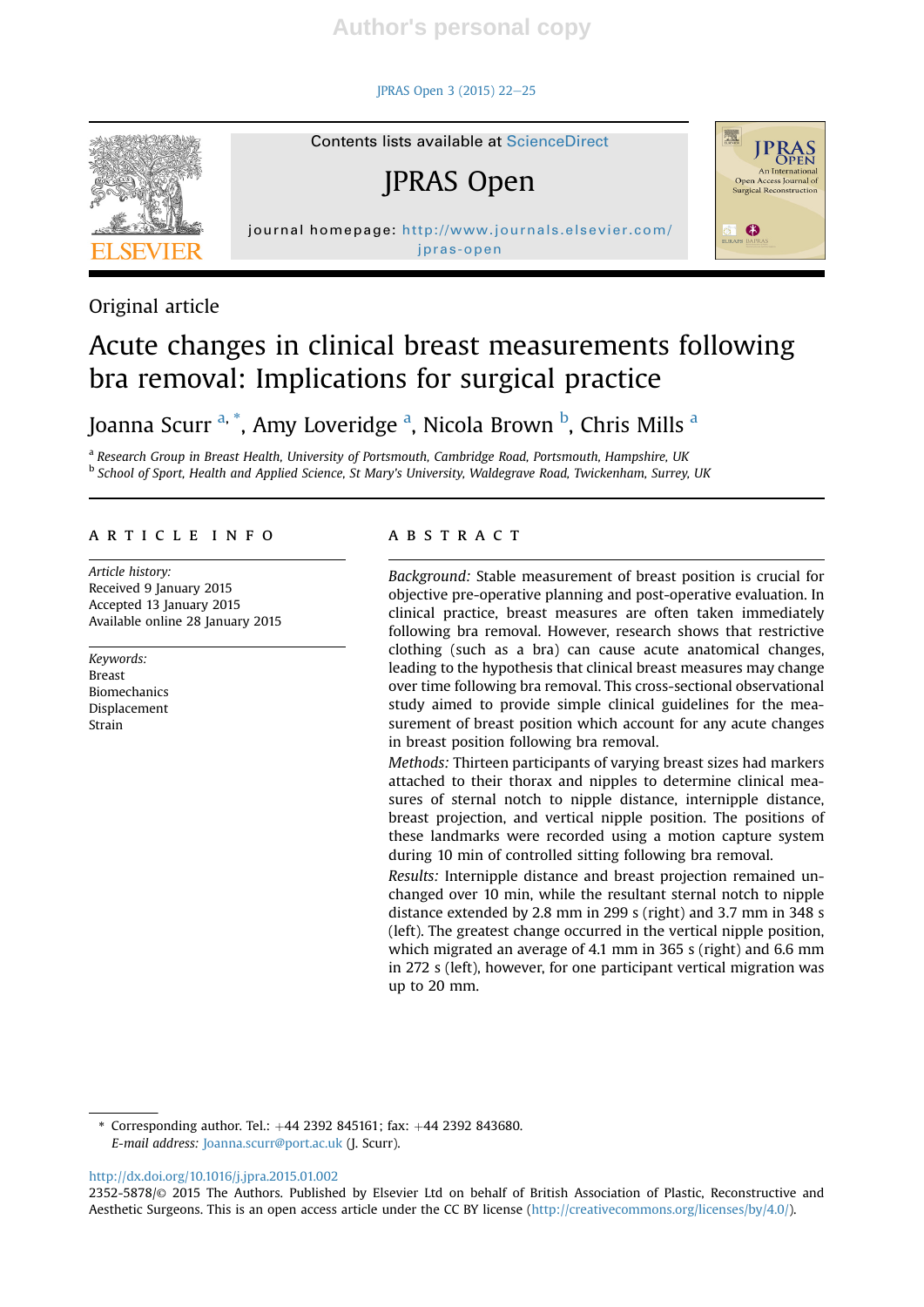Conclusions: Internipple distance and breast projection can be measured first following bra removal, followed by sternal notch to nipple distance, any measures associated with the vertical nipple position should be made more than 6 min after bra removal. These guidelines have implications for breast surgery, particularly for unilateral reconstruction based on the residual breast position. © 2015 The Authors. Published by Elsevier Ltd on behalf of British Association of Plastic, Reconstructive and Aesthetic Surgeons. This is an open access article under the CC BY license (http:// creativecommons.org/licenses/by/4.0/).

# Introduction

Breast surgery has been reported to lack accuracy and reproducibility,<sup>1</sup> highlighting the need for objective breast measurements that are accurate and repeatable. Breast measurement techniques include manual positional measurement such as sternal notch to nipple distance, internipple distance, breast projection, and vertical nipple position.

Whilst patient orientation during breast measurement has been investigated, no research has considered the stability of clinical breast measures. Typically, these measurements occur shortly after patients remove their bra and it is assumed that these measures remain stable over time. This assumption has implications for unilateral breast surgery, when the residual breast position informs the reconstructed breast position. The assumption that breast position remains stable is challenged by previous literature which shows restrictive clothing causing acute anatomical changes. Previous research has reported bras causing chronic shoulder furrows of 3 cm $^2$ , decreased chest girth, decreased vertical nipple position, increased breast circumference and increased internipple distance.<sup>3</sup> While other research has reported that skin takes time to recover from compression.<sup>4</sup> These studies suggest that bras may cause acute changes in breast tissue position, which may affect clinical breast measures. Therefore, this study hypothesized that the following clinical breast measures would significantly change over 10 min after bra removal; sternal notch to nipple distance, internipple distance, nipple projection, and inferior nipple migration.

# Materials/patients and methods

Following ethical approval, thirteen females (eligibility criteria: no surgical or clinical breast treatment, nulligravida) provided informed consent and breast sizes were established (Table 1). In a private area, participants removed their upper body clothing and were seated in a control chair. Markers were attached to the sternal notch, left and right anteroinferior tenth rib and nipples.<sup>5</sup> Participants remained as still as possible for 10 min as marker coordinates were recorded using motion capture cameras (50 Hz, Qualisys, Sweden). Markers were identified with 0.6 mm accuracy. Coordinate systems were established and multiplanar nipple coordinates, independent to thorax position, were calculated every sample.<sup>5</sup> Relative nipple position data were filtered with 0.09 Hz cut-off frequency to eliminate breathing artefacts.

The following clinical measures were calculated every sample; 1. resultant distance from sternal notch to nipples, 2. internipple distance; resultant distance between left and right nipple, 3. nipple projection; sagittal plane, perpendicular distance from thorax plane (defined by sternal notch and rib markers) to nipple, 4. inferior or superior migration; vertical change in nipple position (in the local coordinate system, relative to the sternal notch).

To determine changes in measures across the trial, start and end nipple positions were statistically compared. Measures where significant changes occurred ( $P < 0.05$ ) demonstrated exponential change (supporting previous stress/strain literature for skin). Magnitude (c) and rate of change (b), and time (t) at which steady state occurred were investigated (Equation  $(1)$ ).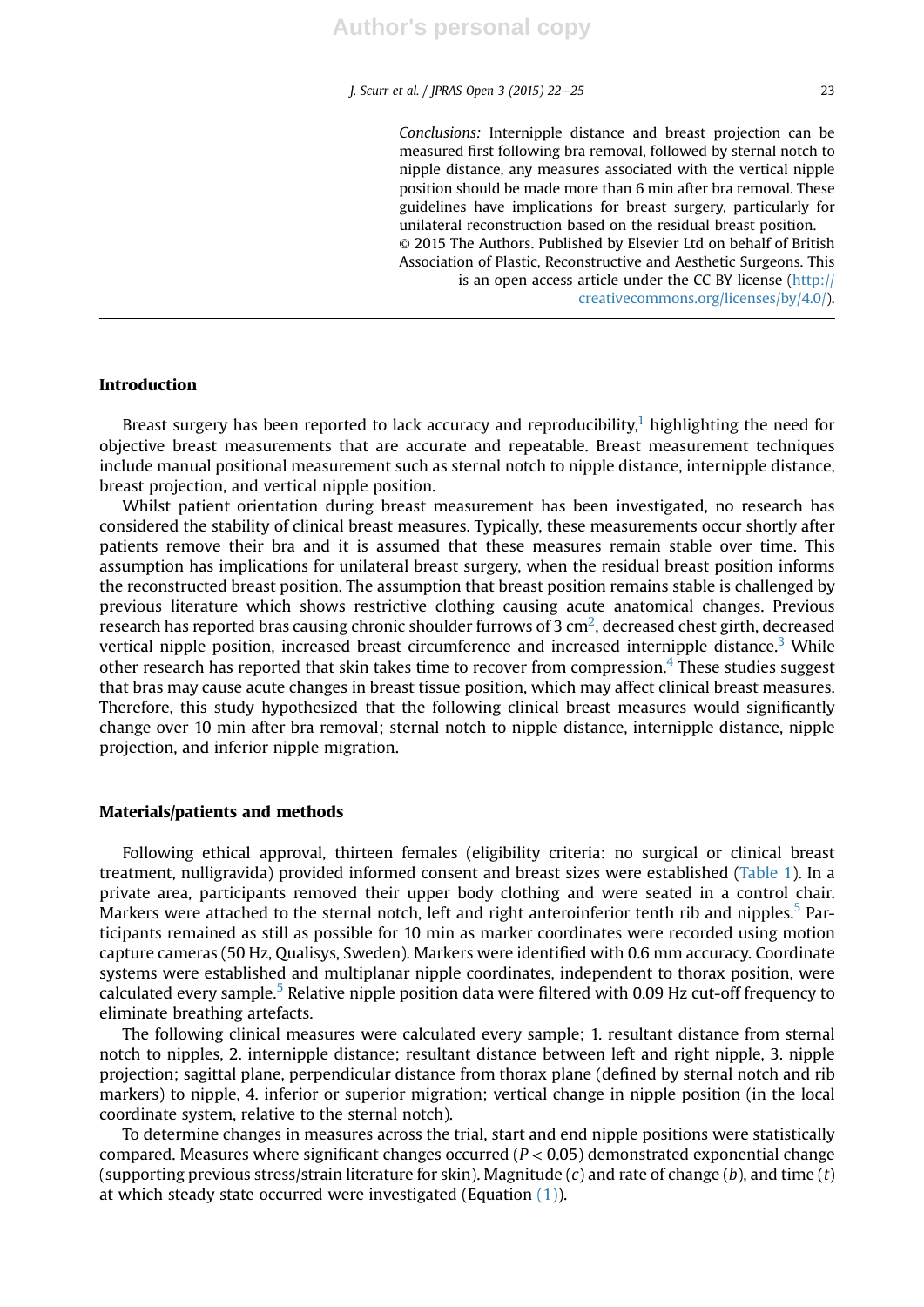# **Author's personal copy**

#### 24 J. Scurr et al. / JPRAS Open 3 (2015) 22-25

Table 1

Participant characteristics, direction of breast movement and change in vertical position of the right (R) and left (L) nipple over the 10 min trial following bra removal.

| Breast size | Age<br>(yrs) | Direction of change                                                         |   |                                                                                                                                                               |                          |                                                                                                  |                          | Vertical nipple<br>position (mm) |         |
|-------------|--------------|-----------------------------------------------------------------------------|---|---------------------------------------------------------------------------------------------------------------------------------------------------------------|--------------------------|--------------------------------------------------------------------------------------------------|--------------------------|----------------------------------|---------|
|             |              | Vertical (Inferior<br>migration)<br>↑ Superior<br>↓ Inferior<br>x No change |   | Mediolateral<br>(Internipple distance)<br>$\leftarrow$ R lateral<br>$\rightarrow$ R medial<br>$\rightarrow$ L lateral<br>$\leftarrow$ L medial<br>x No change |                          | Anteroposterior<br>(Nipple projection)<br>$\angle$ Anterior<br><i>∕</i> Posterior<br>x No change |                          | Magnitude of<br>change           |         |
|             |              | $\mathbb{R}$                                                                | L | $\mathbf R$                                                                                                                                                   | L                        | $\mathbb{R}$                                                                                     | L                        | $\mathbb{R}$                     | L       |
| 34C         | 20           |                                                                             |   | $\leftarrow$                                                                                                                                                  | X                        | ↗                                                                                                | ✓                        | $-0.8$                           | $-2.0$  |
| 34D         | 21           |                                                                             |   | $\leftarrow$                                                                                                                                                  | $\leftarrow$             | ↗                                                                                                | ↗                        | $-0.8$                           | $-2.4$  |
| 32D         | 24           |                                                                             |   | $\rightarrow$                                                                                                                                                 | $\rightarrow$            | ✓                                                                                                | ↗                        | $-3.9$                           | $-2.8$  |
| 34D         | 36           |                                                                             |   | $\mathbf{x}$                                                                                                                                                  | $\leftarrow$             | ↗                                                                                                | ✓                        | $-3.1$                           | $-10.4$ |
| 34D         | 25           |                                                                             |   | $\leftarrow$                                                                                                                                                  | $\leftarrow$             | ✓                                                                                                | ✓                        | 1.1                              | $-2.8$  |
| 34D         | 25           |                                                                             |   | $\rightarrow$                                                                                                                                                 | $\rightarrow$            | ✓                                                                                                | ↗                        | $-1.3$                           | $-0.4$  |
| 34D         | 21           |                                                                             |   | $\leftarrow$                                                                                                                                                  | $\rightarrow$            | ↙                                                                                                | ↙                        | $-4.5$                           | $-5.7$  |
| 34D         | 39           |                                                                             |   | $\rightarrow$                                                                                                                                                 | $\leftarrow$             | ↙                                                                                                | ↗                        | $-4.7$                           | $-7.8$  |
| 34DD        | 27           |                                                                             |   | $\rightarrow$                                                                                                                                                 | $\leftarrow$             | ↗                                                                                                | $\overline{\phantom{a}}$ | $-13.2$                          | $-12.2$ |
| 32DD        | 22           |                                                                             |   | $\rightarrow$                                                                                                                                                 | $\leftarrow$             | $\overline{\phantom{a}}$                                                                         | X                        | $-7.0$                           | $-17.0$ |
| 34DD        | 25           |                                                                             |   | X                                                                                                                                                             | $\leftarrow$             | X                                                                                                | X                        | $-7.2$                           | $-19.9$ |
| 32DD        | 29           |                                                                             |   | $\leftarrow$                                                                                                                                                  | X                        | ↙                                                                                                | X                        | $-2.7$                           | $-5.6$  |
| 34E         | 28           |                                                                             | X | $\rightarrow$                                                                                                                                                 | $\overline{\phantom{0}}$ | ✓                                                                                                | ↙                        | $-3.7$                           | $-7.1$  |
| Mean        | 26           |                                                                             |   |                                                                                                                                                               |                          |                                                                                                  |                          | $-4.0$                           | $-7.4$  |
| <b>SD</b>   | 5.7          |                                                                             |   |                                                                                                                                                               |                          |                                                                                                  |                          | 3.7                              | 6.0     |

$$
f(t) = c\Big(1 - e^{-bt}\Big)
$$

#### Results

Resultant distance from sternal notch to right and left nipples showed significant increases of 2.7 mm and 3.9 mm from the first to last 2 s of the trial ( $t = 4.803<sub>(12)</sub>$ ,  $P < 0.001$ ;  $t = 7.138<sub>(12)</sub>$ ,  $P < 0.001$ ). Internipple distance and nipple projection remained unchanged over the trial (Table 1).

Twelve of thirteen participants demonstrated inferior nipple migration over the trial (Table 1) from  $-176$  mm (right) and  $-179$  mm (left) below the sternal notch to  $-180$  mm (right;  $t = 3.67_{(12)}$ ,  $P = 0.003$ ) and  $-186$  mm (left;  $t = 4.44_{(12)}$ ,  $P = 0.001$ ) 10 min later. The right and left nipples reached steady state at 365 s and 272 s after bra removal (Figure 1).

# Discussion

This study found that resultant sternal notch to nipple distances increased by 2.7 mm (right) and 3.9 mm (left) over 10 min, accepting the hypothesis. Although statistically significant, this change is small and unlike to affect clinical measurements. Internipple distance and nipple projection did not change, rejecting the hypothesis. However, vertical nipple position demonstrated the greatest change following bra removal, accepting the hypothesis for this measure. This change was ~20 mm in one participant, averaging 7.4 mm across the group for the left nipple. These magnitudes of change are likely to be clinically significant. Modelling data established that the right and left nipples reached steady state within 365 s and 272 s following bra removal.

From these results it is suggested that measures of vertical nipple position should be completed at least 6 min after bra removal. This presents an easy to follow clinical recommendation that could be incorporated into existing practice without increasing consultation time, whilst ensuring a stable breast position.

(1)